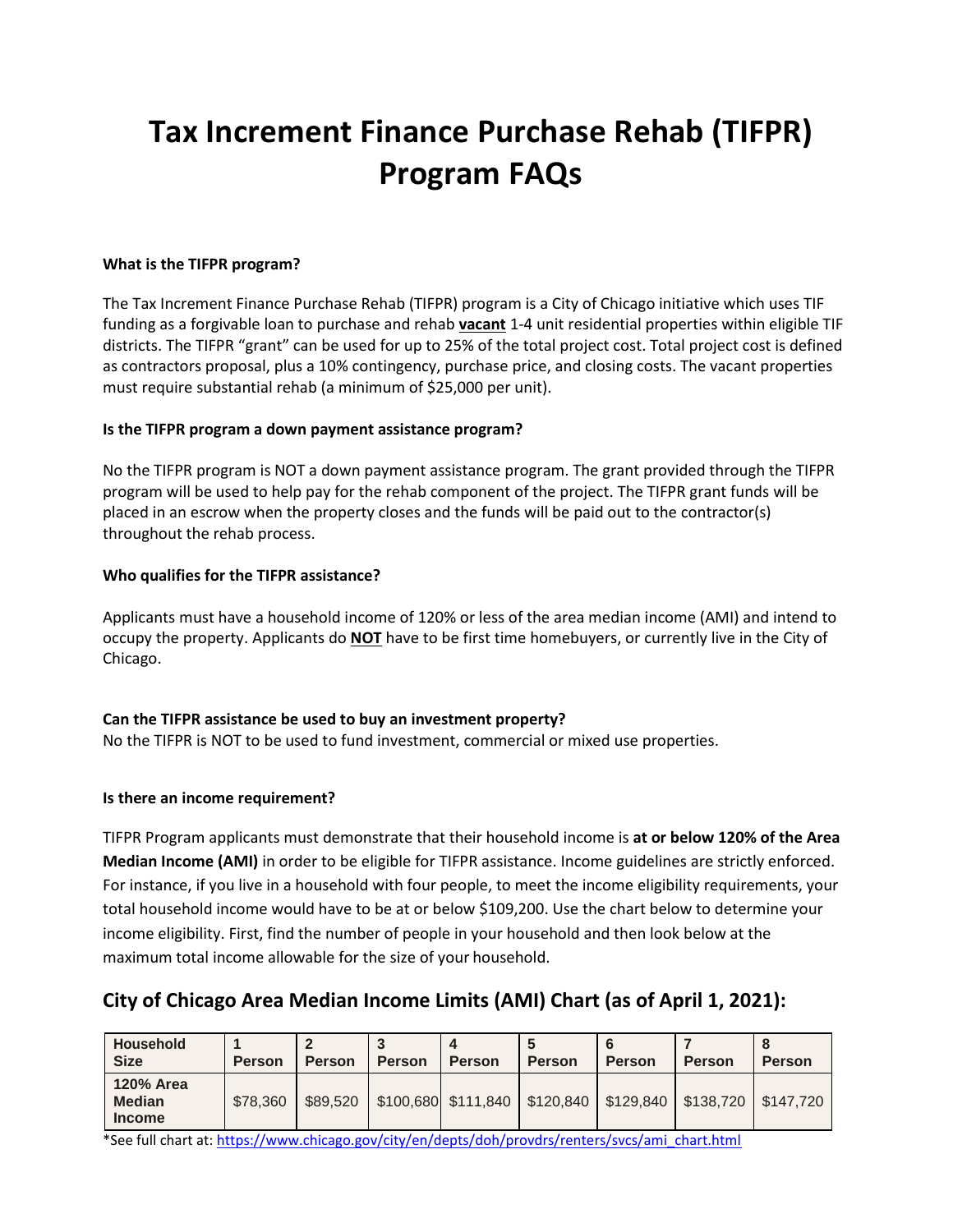#### **What properties are eligible for the TIFPR program?**

Eligible properties must be vacant, need substantial rehab and be located within one of the six participating TIF Districts. The participating TIF Districts are:

| 119 <sup>th</sup> /Halsted | $\bullet$ 63 <sup>rd</sup> /Ashland TIF |  |  |  |
|----------------------------|-----------------------------------------|--|--|--|
| • $79th/Vincennes TIF$     | Midwest TIF                             |  |  |  |
| <b>Englewood TIF</b>       | <b>Chicago/Central Park TIF</b>         |  |  |  |

To look up a property to determine if it is within a TIF District, here is an address lookup link: <https://gisapps.cityofchicago.org/zoning>

Another address look up site is located at: https://maps.cookcountyil.gov/tifViewer/

#### **Can down payment assistance be used with the TIFPR program?**

Yes, the TIFPR program does allow the use of other down payment assistance, or layering, as additional sources of funds. Down payment assistance can include gifts, down payment assistance from banks, nonprofits or government agencies, etc. An example of down payment assistance that can be used for the TIFPR program is Micro Market Recovery Program (MMRP) down payment assistance. If a property is located in both a participating TIF District and a MMRP area, and IF funding is available for the MMRP program, then both grants can be used for the project.

#### **Can a property that I already own be eligible for TIFPR funding?**

No, a property that is already owned is not eligible for the TIFPR program.

#### **If I own a property, but plan to sell it, or rent it out, can I participate in the TIFPR program?**

Technically, you can own another property and participate in the TIFPR program, depending on the lender requirements. At least one, if not two, of the participating lenders does NOT allow a borrower to own another property. Also, keep in mind that you are required to occupy the TIFPR property within six months and to remain in the property for 10-15 years, depending on the amount of grant funding that is provided. If you move or sell the property before the "recapture" period, then you will have to pay the entire grant amount back to NHS.

#### **What is the recapture period?**

The recapture period refers to the length of time that a buyer has to remain in the property or the grant has to be repaid or "recaptured". For the TIFPR program, if the TIFPR grant is for less than \$40,000, then the recapture period is 10 years. If the grant is for \$40,000 or more, then the recapture period is 15 years. There is no proration period for the TIFPR, so if the buyer moves or sells before the end of the recapture period, then the ENTIRE amount of the grant becomes repayable and due.

#### **What are valid project costs for the TIFPR program?**

The valid product costs include the purchase price of the property, the closing costs and the rehab costs associated with the property. Valid rehab costs include permitting costs and construction costs. Examples of cost that are NOT covered include architectural costs, project managers and costs associated with changing the floor plans of a property.

# **Is there a time frame to complete construction?**

Yes, the City of Chicago ordinance which created the program requires that the buyer occupy the property within six months of the closing. In the case of a 2-4 unit, at least one of the units has to be completed so that the buyer can move in and occupy the property in order to satisfy this conduction. Ideally, all construction should be completed within six months.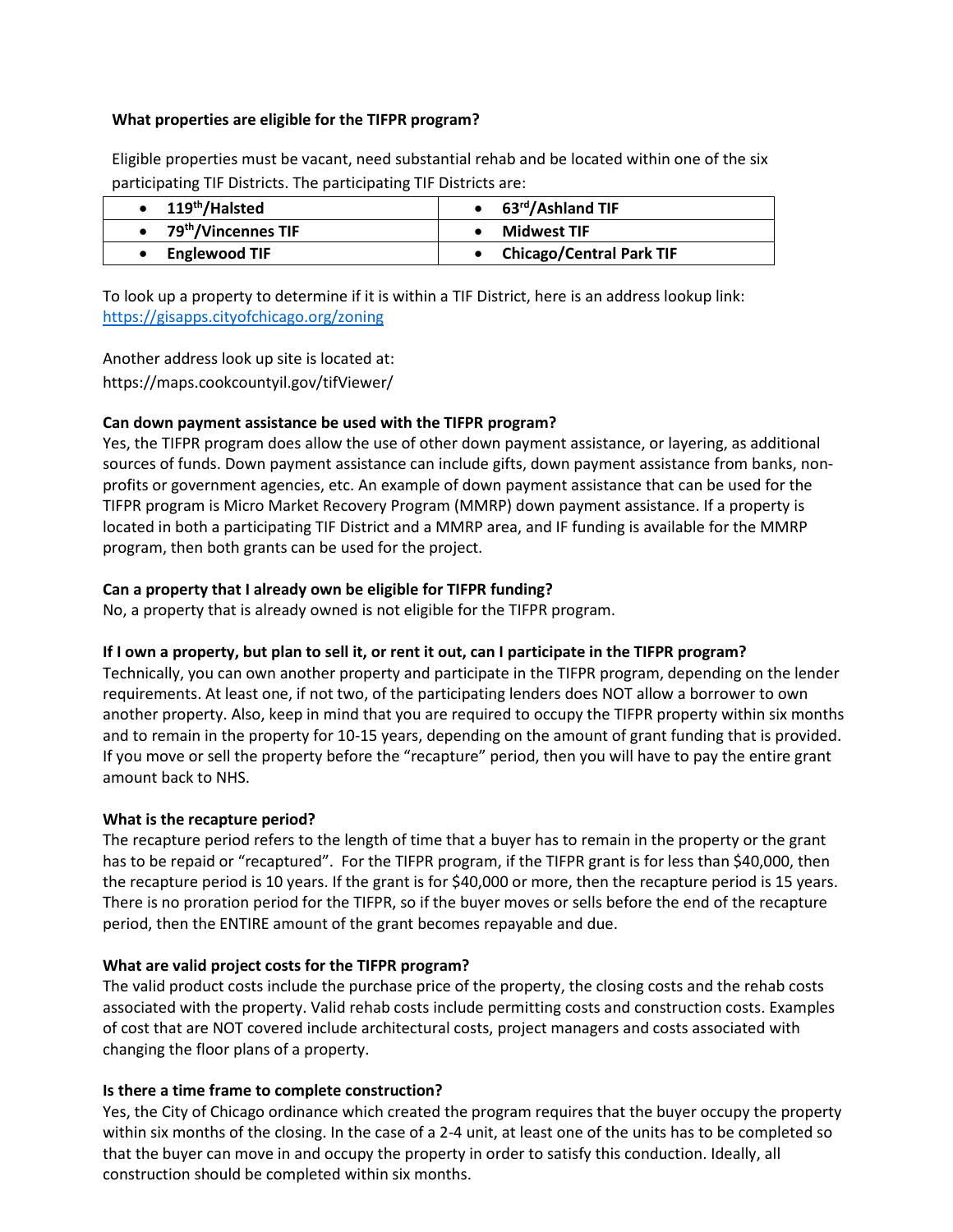#### **Will I have to start paying for the mortgage before construction is complete?**

Yes, you will probably be paying for the mortgage before the construction is complete. The first mortgage payment is usually due within 31 to 60 days after the closing. If the rehab is not completed within that time frame, which is unlikely, then you will be paying for the mortgage before construction is done.

# **What is the timeframe to go through the program?**

The timeframe varies from person to person, depending on how quickly an applicant completes the requirements of the program, including submitting required documents, completing required workshops, locating a property, and getting a contract on a property. In addition, an applicant who is not mortgage ready and must work on the credit and/or savings may also take additional time, anywhere from six months to a year or more to be eligible for a mortgage and therefore eligible for the program.

#### **Can the TIFPR property be refinanced during the recapture period?**

Yes, the TIFPR property can be refinanced during the program in order to get better terms (i.e. interest rate, shorter mortgage period) but no cash can be taken out during the refinance. After the refinance of the first mortgage, the forgivable lien (TIFPR assistance) remains on the title until the expiration of the recapture period. If a homeowner wants to refinance and take cash out, then the entire amount of TIFPR assistance must be repaid if the recapture period has not expired.

#### **What are the down payment requirements?**

The down payment requirements vary according to the lender but in general:

Single Family: 3-5% down payment required

2 unit: 3-15% down payment required

3-4 unit: 10-25% down payment required

The TIFPR assistance is NOT down payment assistance, but down payment assistance from other sources can be used for this program.

# **What does a red X on a property mean?**

A red X on a building means the building is unsafe for first responders to enter.

# **The housing market is very challenging right now with cash buyers and investors. Any tips or suggestions on how to get a property under contract using the TIFPR program?**

Although the program requires that a property need substantial rehab (minimum of \$25,000 per unit), properties that are described as fully rehabbed may still be eligible for the program if they need additional work like new HVAC systems, roofing, basement finishing, exterior work, etc. These properties may be good candidates for the TIFPR program because while they are described as fully rehabbed and are being offered at a premium price, they require the buyer to make additional repairs and therefore invest more money. The TIFPR assistance could be deal maker in that instance.

Other suggestions include offering above full price offers and including escalation clauses in your contracts. Offering a higher earnest money deposit may also be a good idea.

It's a good idea to work with a real estate agent in order to have the best chance of success.

#### **Is there a required amount of savings?**

In order to considered mortgage ready for the program, a buyer should have at least \$10,000 in either a savings account or accessible retirement account.

#### **Is rental income considered when buying a 2-4 unit with the TIFPR program?**

Under normal lending circumstances, rental income is considered during the mortgage approval process. Because the property has to be vacant to be eligible for the TIFPR program, there is no current rental income to base a calculation on, so there may be some challenges to including that income in the